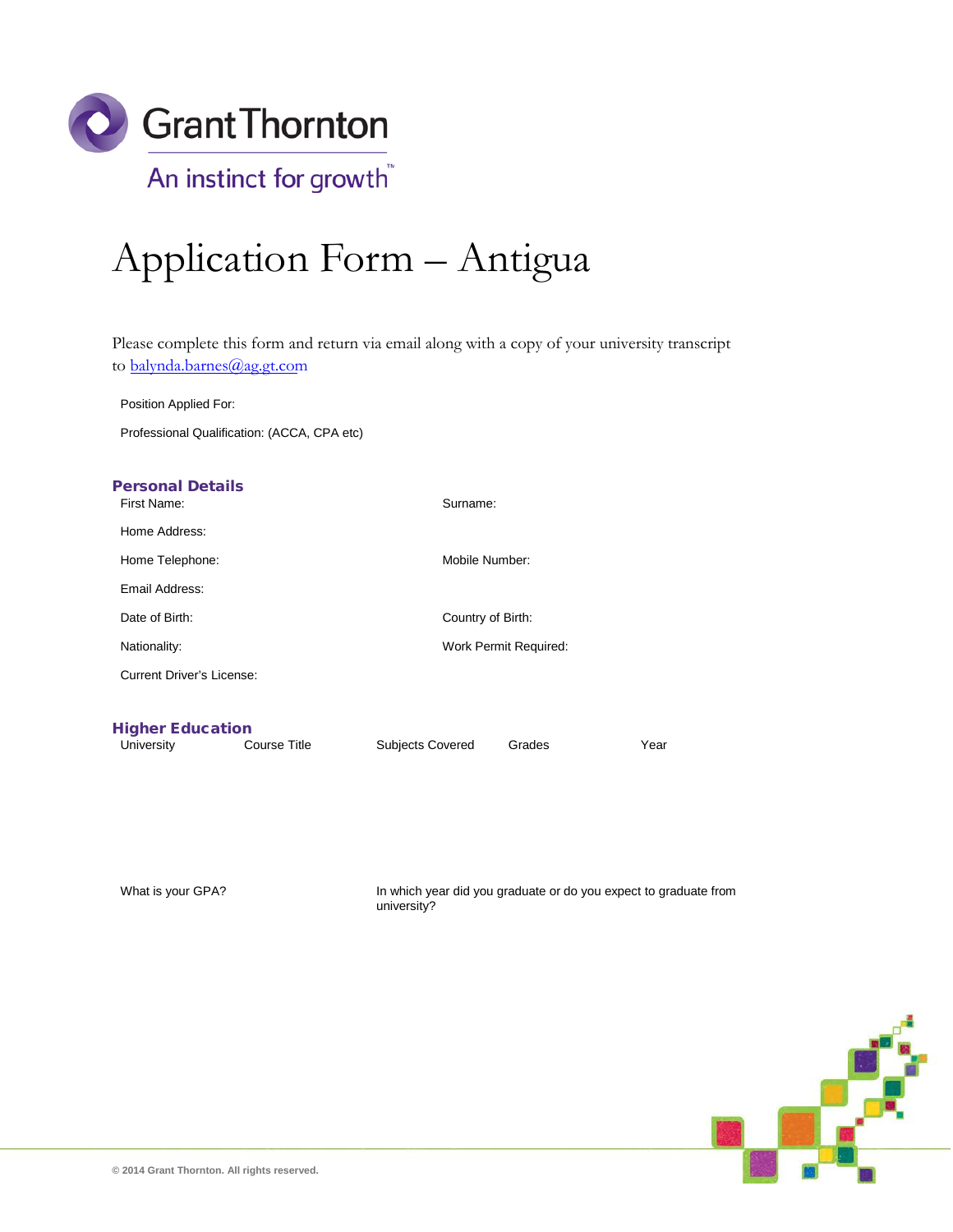# **Professional Qualifications**<br>Professional Certification Uni

University/Institute/Certifying Body Year Awarded

## Employment History

Start &<br>End Dates

**End Dates Name & Address of Employer** Job Title Brief description of Responsibilities

#### Career Choice What do you think a role within your chosen position/line of service will involve

Tell us what steps you have taken to advance in your career choice.

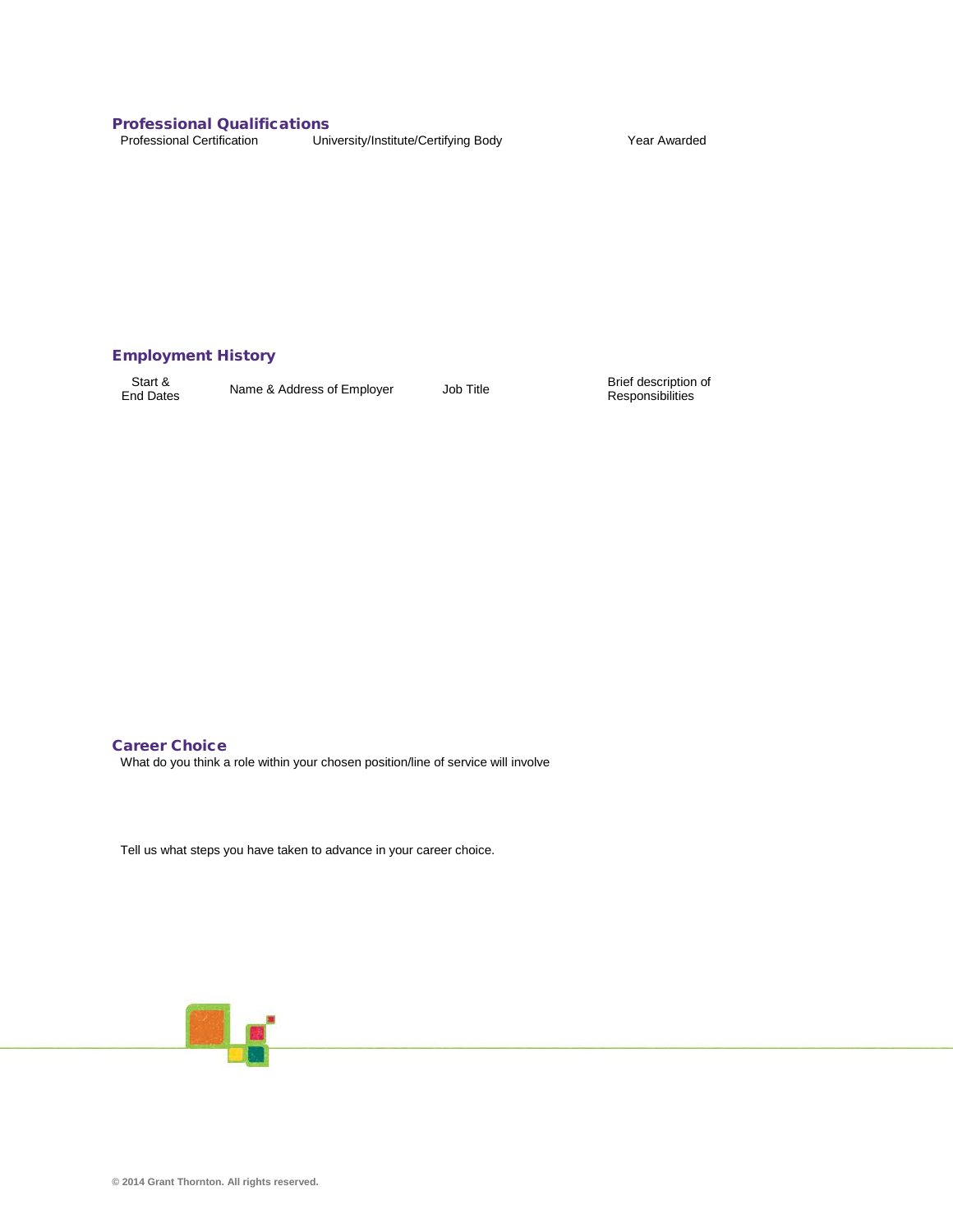#### Interest and Experience

Please outline your main interest, including any positions of responsibility held, scholarships, awards and prizes

At University/Other

#### Motivation, Initiative, Teamwork

Describe a recent situation where you have demonstrated motivation and initiative:

Describe a recent situation where you have demonstrated teamwork:

Additional Information

Residence Abroad/Significant Travel

Foreign Language Skills

IT Literacy – please describe your level of experience using computers, giving examples of programs and packages used

Physical Record: Current state of health: Excellent / Good / Poor Please provide any comments which may be relevant

Please provide details of any physical handicaps, disabilities, serious illness or other conditions which may affect your ability to perform the duties of the position applied